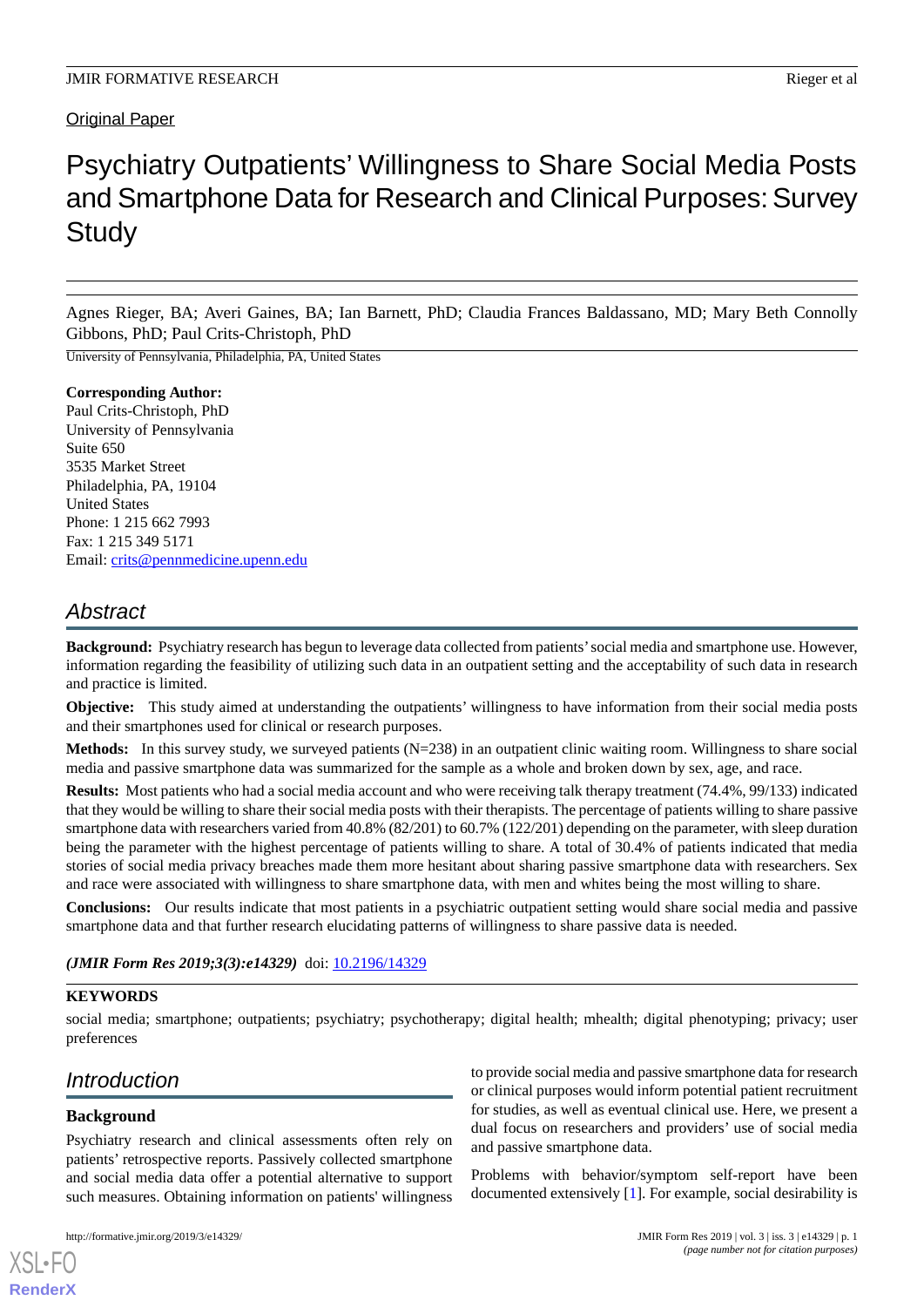#### **JMIR FORMATIVE RESEARCH RIGHTS AND ALL SECOND SECOND RIGGER CONTROLLER SECOND RIGGER CONTROLLER SECOND RIGGER**

a major concern; participants may be too embarrassed to fully reveal private thoughts/feelings/symptoms or, alternatively, may misrepresent symptoms to ensure study enrollment or treatment continuation. Apart from accuracy concerns, clinical providers have limited time to collect patient information. Calls have been made for a new vantage point and improved assessment methods [\[2](#page-7-1)].

A potential alternative, or support, lies in utilizing social media and/or digital device information [\[3](#page-7-2)]. Data collected from both patients' social media and smartphone activity may provide continuous, robust, and ecologically valid insights into mental health. Such insights, which do not rely on retrospective recall, might provide a more nuanced and holistic understanding of behavior and may hold promise for increased accuracy. For example, in clinical care, social media may potentially be used as collateral information to illuminate current stressors, inform diagnoses, and monitor emerging issues. Collateral information, such as input from important people in a client's life, is commonly used in clinical settings. Moreover, using patients' own smartphones for data collection, as opposed to providing a phone or bringing patients in for extensive clinical interviews, has the potential for scalability at little additional cost.

Utilizing patients'social media data and personal smartphones is not without precedent. Many psychiatric care providers are already searching for patients' electronic communications on the Web, and discussions have begun to explore the implications of utilizing smartphone apps, social media monitoring, etc, in psychiatry [\[4](#page-7-3)]. In addition, patients' phones have already been used for an ecological momentary assessment, in which patients are prompted to answer questions about their current state [[5\]](#page-7-4). In particular, patients' smartphones have become popular in both research and clinical contexts for monitoring health [[6\]](#page-7-5), including an umbrella of mHealth technologies (mobile health) such as activity tracking products that link to the patients' smartphones [\[7](#page-7-6)]. Mental health smartphone apps are on the rise in clinical care and beyond in a rapidly developing marketplace [[8\]](#page-7-7).

The potential use of smartphones does not end here; technology exists allowing smartphones to be used for data collection without any user effort, for a field called digital phenotyping. Digital phenotyping is the "moment-by-moment quantification of the individual-level human phenotype in situ using data from smartphones and other personal digital devices" [\[9](#page-7-8)]. It includes measures of traditional phone usage (calls and texts), as well as measures that utilize smartphone functions, such as patient movement and activity (derived from a smartphone's built-in global positioning system [GPS] and accelerometer) [\[9](#page-7-8),[10\]](#page-7-9). The use of digital phenotyping may increase as research groups develop and test smartphone assessments for research measures [[9](#page-7-8)[,11](#page-7-10)] and because of the support expressed by the National Institute of Mental Health for such endeavors in digital health [[12\]](#page-7-11). Social media activity may have similar benefits as it can be mined without patient burden.

Concerns have been expressed that personal digital devices such as smartphones are not widely used by some subgroups of psychiatric patients (eg, those with serious mental illness) [[13\]](#page-7-12). However, recent studies indicate relatively high rates of

smartphone usage even among those with schizophrenia [\[14](#page-8-0)[-16](#page-8-1)]. A review of 24 studies of health monitoring smartphone apps revealed high levels of retention and acceptability [[17\]](#page-8-2). However, acceptability data on passive smartphone assessment in particular has not been reported. Beyond the logistical concerns, acceptability also involves recognizing concerns about privacy (for a review of research on consumer attitudes toward/reactions to information privacy, see [[18\]](#page-8-3)). Particularly relevant to current methods for digital phenotyping data collection, research suggests that even top ranked mental health apps do not accurately convey to users how their personal data may be harvested and shared [[19\]](#page-8-4). Such irresponsibility with sensitive data represents a need to further develop thoughtful research and clinical protocols.

#### **Objectives**

Given the possibility of investigating and incorporating social media and passive smartphone data in psychiatry, several nuanced questions need to be asked about patient acceptability. For example: How comfortable are psychiatric outpatients with the broad spectrum of smartphone data that could be collected for digital phenotyping (ranging from the duration of sleep to how often they answer their phones—an example of data that may be seen as more invasive)? Do publicized breaches in data confidentiality influence the willingness to share personal social media and smartphone information? Would psychiatric outpatients also share such social media and/or passive smartphone data with their provider? It is also useful to consider social media and passive smartphone data collection acceptability simultaneously, as these data sources are complementary.

The purpose of this survey study was to investigate the psychiatric outpatients'acceptability of social media and passive smartphone data collection (for researchers or clinicians). A survey was administered in a psychiatric outpatient clinic in a large Northeastern city. We asked questions about the participants' phone use and social media engagement, as well as how comfortable they felt with the researchers and their own therapists having access to data from their smartphones and social media accounts.

The relation of demographic factors (age, race, and sex) to the willingness to share passively collected data (ie, data relevant to digital phenotyping) was also examined. The analysis was exploratory as we did not find extant research on such a relationship. Building upon previous studies that suggested that women are less likely to share private social media information [[20\]](#page-8-5), we hypothesized that women would be less likely to share passive data as well. Although relevant research findings are mixed [\[21](#page-8-6)], we hypothesized that people of racial minority groups, compared with whites, would be less likely to share, given similar research on health research participation (eg, a study investigating African American participation [[22\]](#page-8-7)). Finally, on the basis of research on age and interest in mental health apps [[23\]](#page-8-8), we hypothesized that older patients would be less willing to share passive data.

```
XS-FO
RenderX
```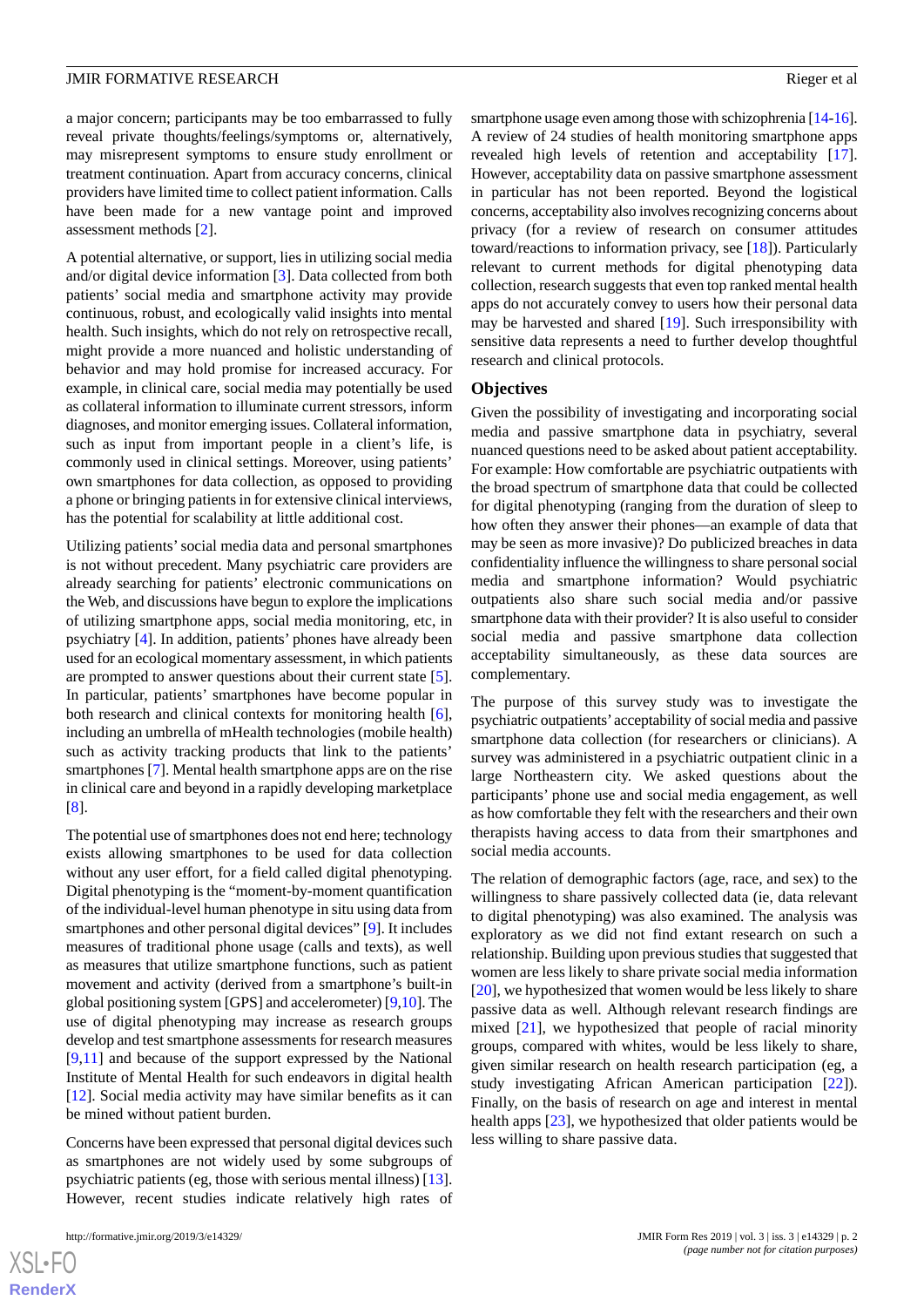#### **JMIR FORMATIVE RESEARCH RIGHTS AND ALL SECOND SECOND RIGGER CONTROLLER SECOND RIGGER CONTROLLER SECOND RIGGER**

# *Methods*

#### **Participants**

Participants were patients recruited from a university-based psychiatric outpatient waiting room. Research assistants visited the clinic throughout the day. All people (excluding young children) in the waiting room during a research assistant's visit were offered the survey. Potential participants who mentioned that they did not own a smartphone were still encouraged to complete the survey. People who completed the survey but did not indicate that they were receiving services from the clinic were excluded as they were not patients (ie, they were waiting with someone who was a patient). Therefore, study participants were all those who (1) returned a survey and (2) indicated that they were patients in the clinic.

The clinic provides psychiatric services to individuals aged 18 years or older. Services include diagnostic evaluations, medication management, and individual and group therapies. The clinic provides specialized treatment for bipolar disorder, treatment-resistant depression, anxiety disorders, substance abuse, psychosis, geriatrics, and medical-psychiatric conditions. Approximately 500 new patients seek services from the clinic each year. Clinic staff includes 15 psychiatric residents, 6 attending physicians, 5 full-time staff psychologists, and 4 part-time psychologists.

The study was approved by the institutional review board; participants provided informed consent. No compensation was provided.

#### **Measures**

The survey was designed in partnership, through discussions among clinical researchers, a digital phenotyping researcher, and the director of outpatient services at the partnering clinic.

#### *Demographics/Services*

A demographic questionnaire asked for age, sex, race, Hispanic ethnicity, and the services the patient was receiving at the outpatient clinic.

#### *Smartphone Ownership*

Participants were asked to indicate smartphone ownership, including which model they owned (Apple or Android). Owing to the importance of functioning smartphones for digital phenotyping, we also asked if a participant's smartphone was in good working condition (participants were asked to select "no" if their phone company frequently shut off their phone or if their phone, for example, did not turn on or was too cracked to read).

# *Smartphone Use*

As digital phenotyping relies on consistent device use, we asked if patients usually have their phone with them when they leave home. Responses were: "Yes – I almost never leave my house without my phone," "In between – I leave my house without my phone about half the time," and "No  $-$  I often leave my house without my phone." Participants were also asked if their phone served as their alarm clock, if they used their phone before bed, if they looked at their phone upon waking up, and

 $XS$  • FO **[RenderX](http://www.renderx.com/)** how they communicated via phone (phone calls, texting, Facebook Messenger, Google Chat, KakaoTalk, WhatsApp, WeChat, and other).

#### *Social Media Use*

Participants were asked to indicate which social media platforms they posted/commented/interacted on. Options were selected by a Web search of currently popular social media options: Ask.fm, Facebook, Instagram, Musical.ly, Pinterest, Reddit, Snapchat, Tumblr, Twitter, and YouTube (if they posted their own videos). "Other" and "I do not use any social media" were also options. We asked the participants to choose from the following options: photos, videos, links (to articles, videos, other peoples' posts, etc), my mood/feelings, opinions or personal recommendations, reactions (to news, events, other people, etc), important life updates, everyday things that happened in your life, activities, goals/plans for the future, comments/*likes* of other posts, other, and "I never post anything on social media."

#### *Willingness to Share Social Media*

Participants were asked if they would share social media posts with their therapist if their therapist was concerned about how they were doing. If they would, they were asked what they would share: "Only the postings that I make public," "Both my public and my private postings," and "I would pick-and-choose posts from both my public and private postings."

#### *Publicized Privacy Breach Influence*

We selected the Cambridge Analytica scandal as an example of a publicized social media data privacy breach as the media story was a particularly publicized example at the time of survey administration. A brief description was provided: "Recently, Facebook has been in the news for its use of personal data from Facebook Accounts through a company, Cambridge Analytica." Participants were asked if this privacy violation made them more hesitant about "your smartphone data being collected by the university?" "sharing your smartphone data with your therapist (as part of a research study)?" and "sharing your social media with your therapist (as part of a research study)?"

#### *Willingness to Share Passive Smartphone Data*

Patients who had a smartphone were asked to specify what parameters would be acceptable to them to be collected via a smartphone app in the context of a research study. One category was information collected using GPS: "amount of time you spend at home," "amount of time during your day you spend not moving," "distance you travel," and "maximum distance you travel from your home." Patients were asked if it was acceptable to collect information on how long they sleep each day, as assessed by tracking how long the phone screen is turned on/off. Patients were also asked if it would be acceptable for researchers to collect the number of texts and calls sent/received, the length of texts and calls sent/received, and how often the phone is answered. Finally, participants were asked if it would be acceptable for their therapist to also have access to this information. The sum of the digital phenotyping–relevant data items that a participant was willing to share was calculated.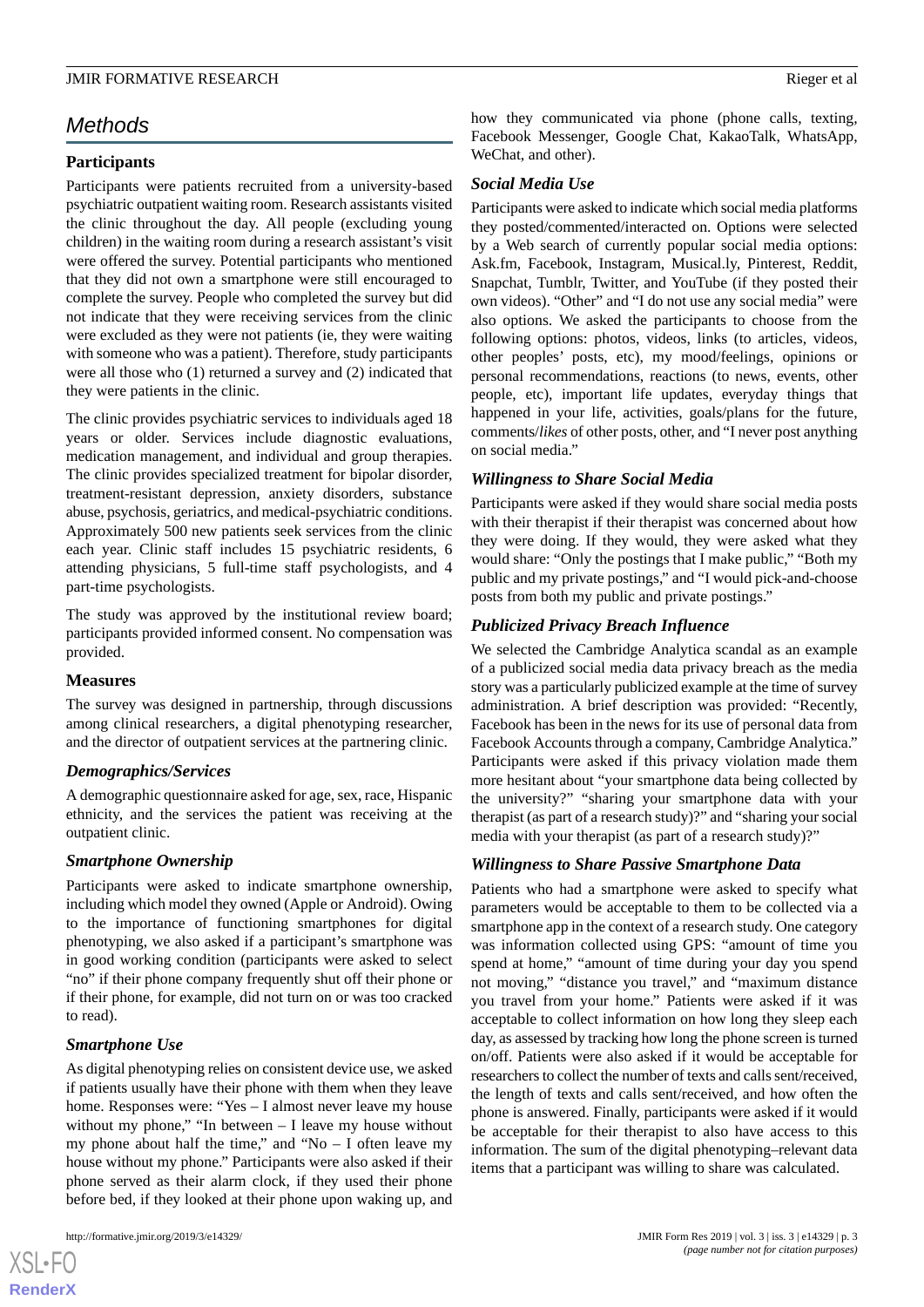#### **Statistical Analyses**

Questions were summarized descriptively with percentages or means, as appropriate. Information relevant to passive smartphone data collection was summarized for the sample of patients who specifically indicated that their phone was in good working condition. Information relevant for social media activity was summarized for those who had at least one social media account, and information relevant to sharing data with therapists was summarized for those who were receiving talk therapy. A multiple regression was conducted to evaluate the relation of age, sex, and race to the willingness to participate in a digital phenotyping study. Race was dichotomously coded as white and everyone who selected another race.

# *Results*

#### **Characteristics of the Sample**

<span id="page-3-0"></span>A total of 238 patients agreed to participate and returned a survey. Characteristics of the sample are presented in [Table 1](#page-3-0).

**Table 1.** Patient demographic characteristics.

Ages of the participants ranged from 18 to 84 years; the average age was 39.4 (SD 15.7) years.

#### **Smartphone Ownership and Use**

A high percentage of patients (219/235, 93.2%) owned a smartphone. Most (201/214, 93.9%) indicated that they had a working smartphone (24/238, 10.1% did not respond to the working smartphone item; 84.4%, 201/238, of the full sample thus had a working smartphone). Considering those with a working smartphone, 69.8% (139/199) owned an Apple model, whereas 30.2% (60/199) owned an Android model. Smartphone use characteristics are reported in [Table 2;](#page-3-1) modes of mobile phone communication are presented in [Table 3.](#page-4-0)

#### **Social Media Use**

[Table 4](#page-4-1) gives the percentages of social media activities for those who indicated that they used at least one social media platform (N=199).

| Characteristics <sup>a</sup>        | Participants, $n$ (%) <sup>b</sup> |
|-------------------------------------|------------------------------------|
| Sex, female $(N=198)$               | 141(71.2)                          |
| Ethnicity, Hispanic (N=231)         | 17(7.4)                            |
| Race $(N=238)$                      |                                    |
| American Indian or Alaska Native    | 5(2.1)                             |
| Asian                               | 6(2.5)                             |
| <b>Black or African American</b>    | 56 (23.5)                          |
| Native Hawaiian or Pacific Islander | 1(0.4)                             |
| Others or unknown                   | 10(4.2)                            |
| White                               | 167(70.2)                          |
| Services $(N=238)$                  |                                    |
| Only medication management          | 78 (32.8)                          |
| Only talk therapy                   | 37(15.5)                           |
| Receiving both services             | 123(51.7)                          |

<span id="page-3-1"></span><sup>a</sup>Percentages for race/ethnicities are greater than 100% as participants were welcome to select more than one response.

<sup>b</sup>Results were summarized as the total count of people who indicated the answer listed in the table over the total count of people who answered the specific question (ie, participants who skipped a question were excluded from the analysis of that particular question; hence, the denominators fluctuate).

**Table 2.** Phone use relevant to leaving home and sleep habits.

| Characteristics                              | Participants, $n$ (%) <sup>a</sup> |
|----------------------------------------------|------------------------------------|
| Never leave home without phone $(N=201)$     | 196 (97.5)                         |
| Sometimes leave home without phone $(N=201)$ | 4(2.0)                             |
| Often leave home without phone $(N=201)$     | 1(0.5)                             |
| Use phone as alarm clock $(N=199)$           | 157 (78.9)                         |
| Look at phone before bed $(N=198)$           | 173 (87.4)                         |
| Look at phone when they wake up $(N=183)$    | 162(88.5)                          |

<sup>a</sup>Results were summarized as the total count of people who indicated the answer listed in the table over the total count of people who answered the specific question (ie, participants who skipped a question were excluded from the analysis of that particular question; hence, the denominators fluctuate).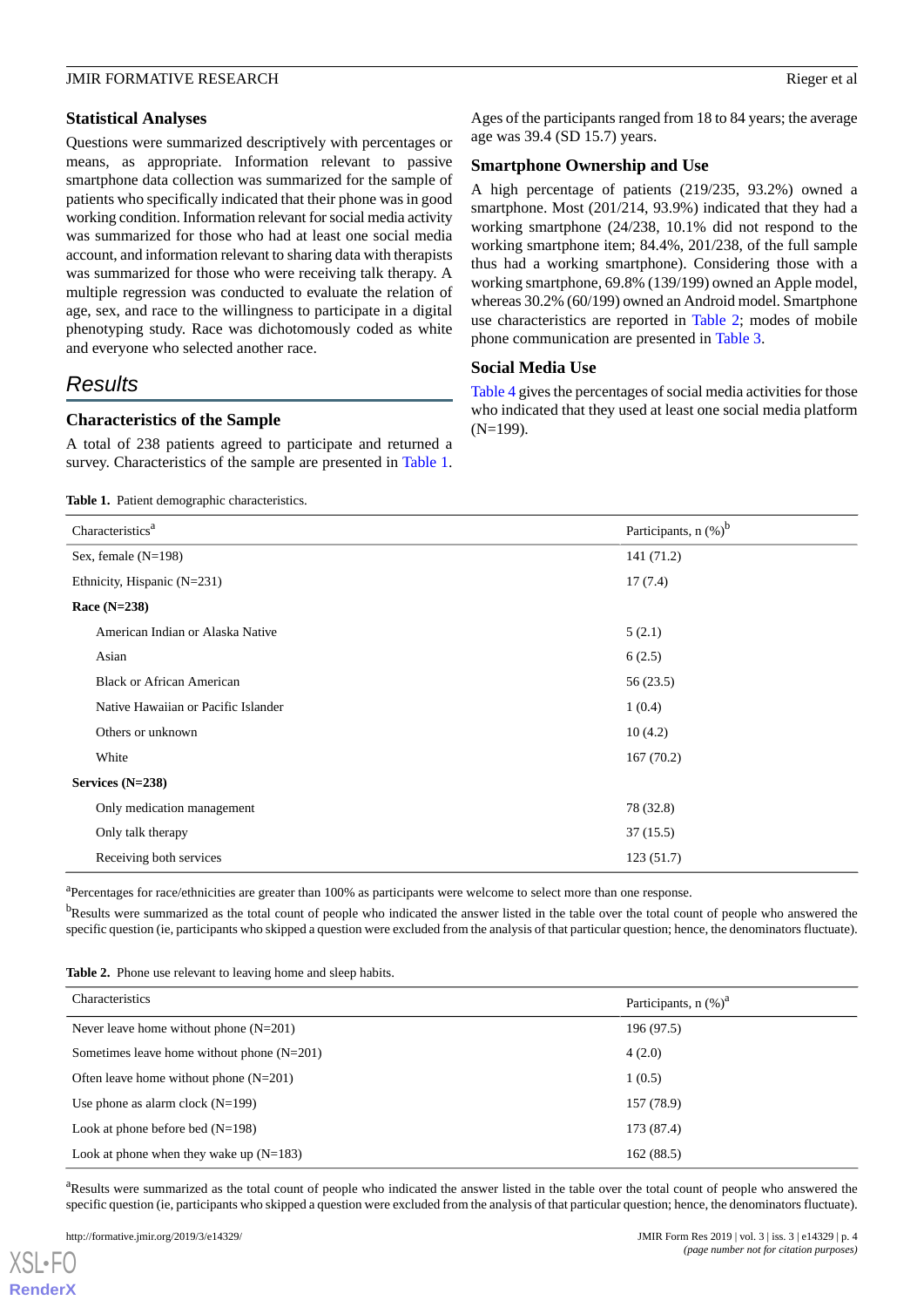# **JMIR FORMATIVE RESEARCH Rieger et al.**

<span id="page-4-0"></span>**Table 3.** Modes of mobile phone communication (N=201).

| Means of communication on mobile device | Participants, $n$ (%) <sup>a</sup> |
|-----------------------------------------|------------------------------------|
| Phone calls                             | 193 (96.0)                         |
| Texting                                 | 196 (97.5)                         |
| Facebook Messenger                      | 109(54.2)                          |
| Google Chat                             | 16(8.0)                            |
| KakaoTalk                               | 1(0.5)                             |
| WhatsApp                                | 44 (21.9)                          |
| WeChat                                  | 1(0.5)                             |
| Others                                  | 52(25.9)                           |

<span id="page-4-1"></span><sup>a</sup>Results were summarized as the total count of people who indicated the answer listed in the table over the total count of people who answered the specific question (ie, participants who skipped a question were excluded from the analysis of that particular question; hence, the denominators fluctuate).

|  |  |  |  |  | <b>Table 4.</b> Patient social media use $(N=199)$ . |
|--|--|--|--|--|------------------------------------------------------|
|--|--|--|--|--|------------------------------------------------------|

| Social media platforms used                            | Outpatients who use social media, $n$ (%) <sup>a</sup> |
|--------------------------------------------------------|--------------------------------------------------------|
| Social media platforms used                            |                                                        |
| Ask.fm                                                 | 1(0.5)                                                 |
| Facebook                                               | 164 (82.4)                                             |
| Instagram                                              | 123(61.8)                                              |
| Musical.ly                                             | 4(2.0)                                                 |
| Pinterest                                              | 40(20.1)                                               |
| Reddit                                                 | 28(14.1)                                               |
| Snapchat                                               | 56(28.1)                                               |
| Tumblr                                                 | 19(9.5)                                                |
| Twitter                                                | 58 (29.1)                                              |
| YouTube                                                | 25(12.6)                                               |
| Other                                                  | 13(6.5)                                                |
| Content of social media posts                          |                                                        |
| Photos                                                 | 152 (76.4)                                             |
| Videos                                                 | 77(38.7)                                               |
| Links (to articles, videos, other peoples' posts, etc) | 105(52.8)                                              |
| Mood/feelings                                          | 51 (25.6)                                              |
| Opinions or personal recommendations                   | 63 (31.7)                                              |
| Reactions (to news, events, other people, etc)         | 80(40.2)                                               |
| Important life updates                                 | 72(36.2)                                               |
| Everyday things that happened in life                  | 39 (19.6)                                              |
| Activities                                             | 53 (26.6)                                              |
| Goals/plans for the future                             | 25(12.6)                                               |
| Comments/likes of other posts                          | 123(61.8)                                              |
| Others                                                 | 13(6.5)                                                |
| Never post on social media                             | 13(6.5)                                                |

<sup>a</sup>Results were summarized as the total count of people who indicated the answer listed in the table over the total count of people who indicated having at least one social media account.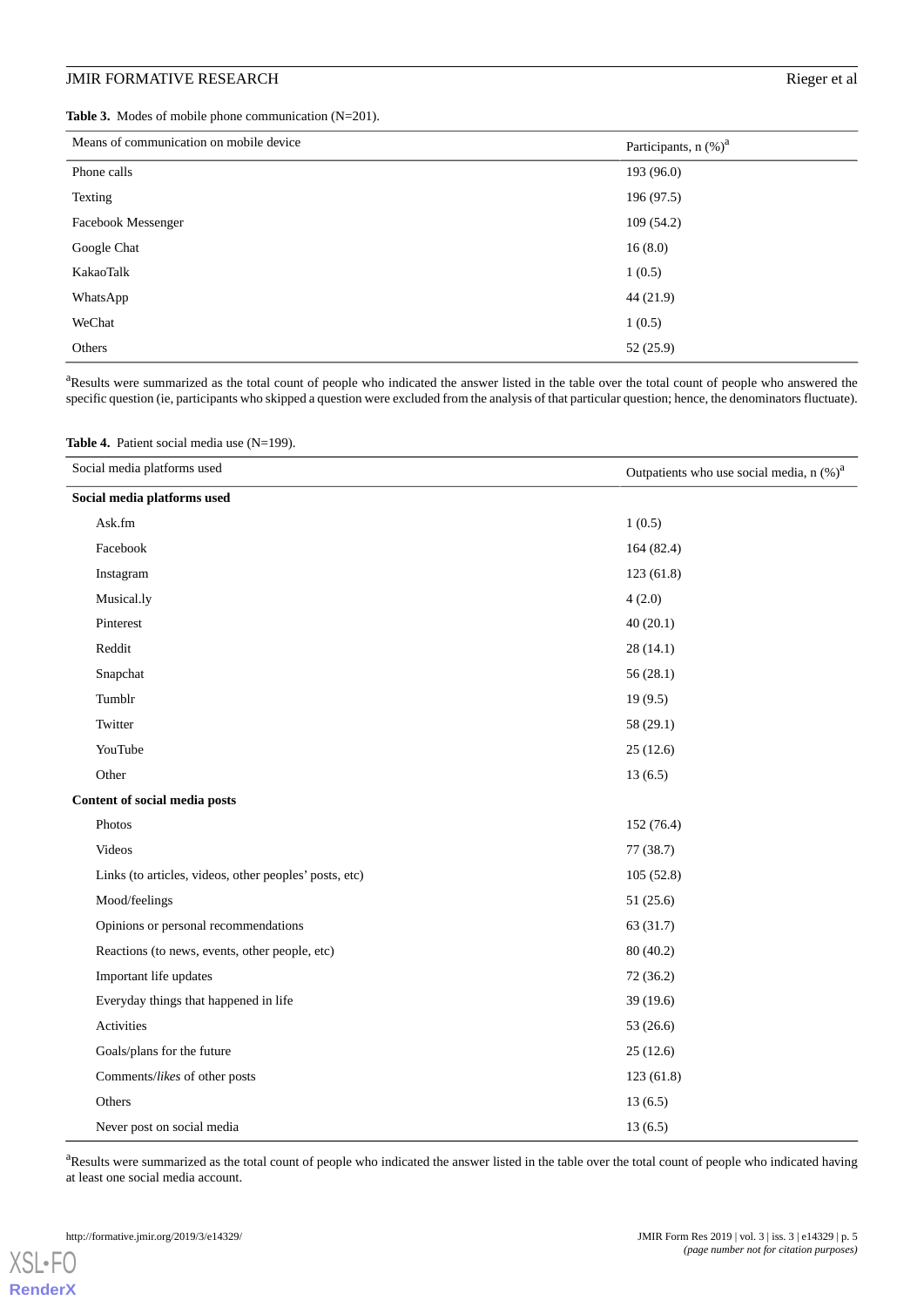Of those who had a social media account and were receiving talk therapy, 74.4% (99/133) indicated that they would be willing to share their social media posts with their therapists, if their therapist were concerned about how they were doing. In a follow-up question, 20.2% (19/94) indicated that they would only share the postings that they make public, 53.2% (50/94) would share both public and private posts, and 26.6% (25/94) would pick-and-choose public and private posts.

#### **Willingness to Share Passive Smartphone Data**

[Table 5](#page-5-0) gives the full reporting of the patients' willingness to share passively collected data parameters.

<span id="page-5-0"></span>**Table 5.** Passive smartphone data participants are willing to share with researchers.

| Data comfortable sharing with researchers                | Participants, $n$ (%) <sup>a</sup> |
|----------------------------------------------------------|------------------------------------|
| Amount of time spent at home $(N=201)$                   | 100(49.8)                          |
| Amount of time during the day spent not moving $(N=201)$ | 102(50.7)                          |
| Distance traveled $(N=201)$                              | 113(56.2)                          |
| Maximum distance traveled from home $(N=201)$            | 93 (46.3)                          |
| How long one slept each day $(N=201)$                    | 122(60.7)                          |
| Number of texts sent $(N=201)$                           | 105(52.2)                          |
| Length of texts sent $(N=201)$                           | 85(42.3)                           |
| Number of texts received $(N=201)$                       | 98 (48.8)                          |
| Length of texts received $(N=201)$                       | 82 (40.8)                          |
| Number of calls made $(N=201)$                           | 101(50.2)                          |
| Length of calls made $(N=201)$                           | 89 (44.3)                          |
| Number of calls received $(N=201)$                       | 99 (49.3)                          |
| How often one answers their phone $(N=201)$              | 94 (46.8)                          |
| Length of calls received $(N=201)$                       | 88 (43.8)                          |
| Willing to share same data with the rapist $(N=184)$     | 123(66.8)                          |

<sup>a</sup>Results were summarized as the total count of people who indicated the answer listed in the table over the total count of people who indicated that they had a working smartphone.

# **Demographic Correlates of Willingness to Participate in a Passive Smartphone Assessment Study**

Multiple regression analyses on those with a working smartphone revealed that sex and race, but not age, were significantly associated with the composite variable measuring how many types of passive smartphone data patients would be willing to share in a research study. Partial correlations were as follows: age,  $r_p$ =0.03 (*P*=.69); sex,  $r_p$ =-0.16 (*P*=.04); and race, *r*<sub>p</sub>=−0.16 (*P*=.05). Men (mean 8.6, SD 5.9) were more willing to share more information than were women (mean 6.3, SD 5.6). People who were of any race other than white (mean 5.2, SD 4.8) were less willing to share more information than whites (mean 7.4, SD 6.0). The results of analyses predicting the willingness to share individual parameters from the demographic variables yielded similar results as found with the summary score.

#### **Publicized Privacy Breach Influence**

Of the patients with a working smartphone, 30.4% (59/194) indicated that Facebook's Cambridge Analytica privacy breach made them more hesitant about researchers collecting their passive smartphone data. Similarly, 27.3% (35/128) of those who had a working smartphone and who were in talk therapy believed that the privacy breach made them more hesitant about their therapist receiving that data. Considering the outpatients

who indicated that they used at least one social media platform and who were receiving talk therapy at the clinic, 23.4% (30/128) were more hesitant about their therapist receiving that data.

# *Discussion*

#### **Principal Findings**

Psychiatry researchers and practitioners have an invested interest in outpatients' willingness to share certain parts of their lives and in the various ways in which that *data*, broadly speaking, may be collected and shared. From allowing a researcher to collect information on how long they sleep as measured by phone activity to permitting a concerned therapist to view their social media, the sharing of passive smartphone and social media data by patients presents a potentially well-supplied opportunity. To date, research studies have not explicitly investigated outpatients' acceptability of specific passive smartphone parameters. One study that did inquire about specific parameters was qualitative and more broadly interested in the affective and thought response to digital phenotyping [\[24](#page-8-9)].

Our survey results indicate that research involving the collection of social media and passive smartphone data with patients in psychiatric treatment is acceptable, but not all patients are willing to share such data with their therapist or with researchers.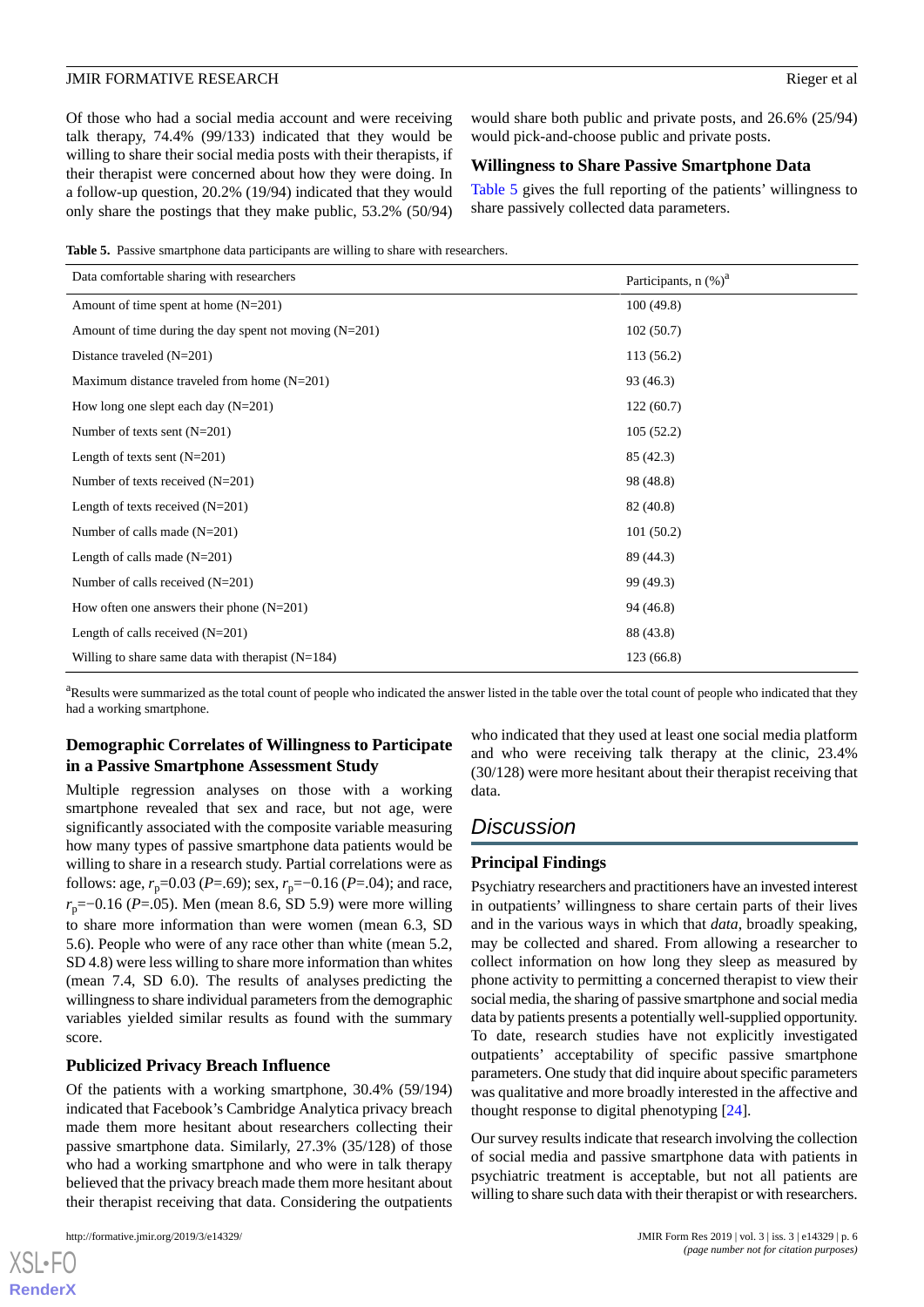As a starting point, we assessed the willingness to share social media and smartphone data without a particular research purpose or proposed design. More targeted surveys can probe the willingness to share within specific contexts—some of which might generate greater or lesser willingness than we found. Within our sample of outpatients in therapy and with social media, 74.4% (99/133) were willing to share social media data with their therapists if their therapists were concerned, and 40.8% (82/201) to 60.7% (122/201) were willing to share various passive smartphone parameters with the researchers. We did not ask if the patients would routinely share their social media information with a therapist (regardless of any ongoing concern by the therapist about how the patient was doing). Presumably, even fewer people would share all their social media content all the time.

At 93.2%, the overwhelming majority of outpatients indicated that they owned a smartphone. Although this finding is a higher rate than previously estimated for the US population as a whole [[23](#page-8-8)[,25](#page-8-10)], considering that 95% of our participants were aged between 18 and 64 years, our finding is more comparable with the national data (ie, Pew Research has reported a national rate of about 85% for this age group  $[25]$  $[25]$ ). It is important to note that our reporting of smartphone-relevant data sharing is limited to those who have a smartphone. If it is the case that people without a smartphone were, for any reason, less likely to participate, then this situation would not affect the results, as those without a smartphone were excluded from the analyses. The methods of recruitment can always bias results. In our case, patients who mentioned that they did not have a smartphone were always requested to continue with the survey and indicate on the survey that they did not own a smartphone.

Considering smartphone ownership, we went one step further to specifically ask if the participants'smartphones were in good working condition (ie, that they were usable and equipped with a consistent phone plan). Not only did the outpatients frequently own smartphones in good working condition, they frequently took those phones with them when they left their homes (an especially important consideration when planning on using smartphones). Collecting passive data from smartphones is therefore theoretically possible in this population. However, approximately 40% to 60% of the patients (depending on the parameter) were willing to share specific passive smartphone data with researchers. Overall, 66.8% (123/184) were willing to allow a therapist to have access to the same information that they would share with a researcher. Researchers and providers interested in clinical applications of passive smartphone data will need to consider that about one-third of the patients would hesitate to share such information with their therapists.

Contributing to this level of nonsharing, over one-fourth of our outpatient sample reflected that they were more hesitant about sharing passive smartphone data as a result of Facebook's Cambridge Analytica scandal. We chose to inquire specifically about the Cambridge Analytica media story as, when the survey was administered, it was a well-publicized example of a privacy/security misuse. Although 30.4% (59/194) of the people shared that it was an issue, it is unclear if the issue had not been brought up, whether the patients themselves would have spontaneously identified this example of a media privacy

concern. Identifying the specific media story ourselves may have resulted in the scandal being perceived as a greater barrier than what would have actually occurred in a study that actually used social media and passive smartphone data.

It may also be the case that some survey participants are particularly attuned to privacy concerns related to health/ apps, either by a propensity to worry about privacy or through prior knowledge of private data breaches. Even beyond the Cambridge Analytica breach, health-related apps found in public app stores may have extensive data sharing concerns, shrouded in a lack of transparency [\[19](#page-8-4)]. Future survey research should include items that explore how much a participant is already mindful of their health data sharing. Indeed, we would have also done well to inquire about how concerned people were with the content of what would be shared through an app (ie, some people may be aware that they display behavior on their phones that is more, perhaps, noteworthy than others).

Although still keeping in mind that, by asking about Cambridge Analytica, we chose a specific example connected to 1 specific social media platform (Facebook), we posit that our finding suggests that publicized data scandals in general may be associated with outpatients'willingness to participate in relevant research. The broader issue at hand, then, is that data handling in the corporate sphere, as well as in the academic research sphere, has ramifications that influence the other. Dealing with personal social media data (and, considering our interests, smartphone data as well) is a privilege that should not be taken lightly.

We examined the overall willingness to share passive smartphone data based on the demographic variables of sex, age, and race. We did not locate previous studies that conducted these analyses. Our exploratory findings therefore need to be confirmed in future studies and, if confirmed, the potential reasons for any differences should be examined.

Our finding that women may be more hesitant to share passive data is consistent with previous studies suggesting that women are less likely to share private social media information [[20\]](#page-8-5). In our exploratory analyses, owing to our sample sizes, we compared whites with everyone who did not fall under that category (a diverse group of people who selected anything other than white). Our exploratory finding might build on extant research exploring potential differences by race in willingness to participate in research, broadly. Such existing research most often involves comparisons of African Americans and whites and indicates that African Americans may be more hesitant to participate in health research [\[22](#page-8-7)], though further studies questioning the assumption that willingness might differ by race is emerging [[21\]](#page-8-6). We encourage more specific research in this area.

#### **Limitations**

Several limitations of this survey require notice. People who anonymously indicate that they would share data may not actually do so when presented with an imminent opportunity. Demographic predictors of the willingness to share passive smartphone data were conducted on an exploratory basis and therefore would need replication. Sample sizes were not large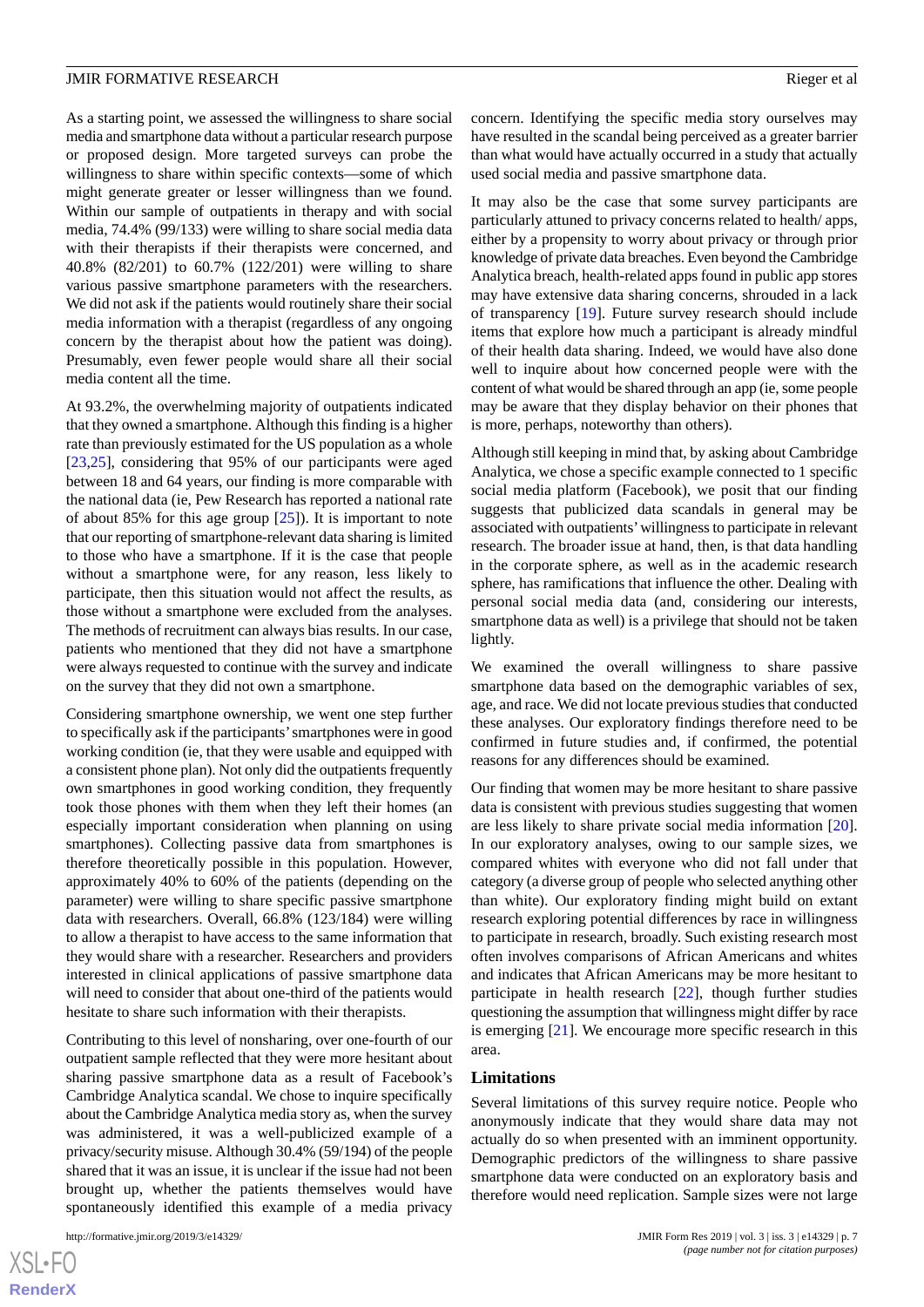acceptable for outpatients. About half of our sample was willing to share data that, for some, may seem particularly invasive and unacceptable to patients for researchers and providers to collect. However, our results indicate that the work involving social media use in this population may be challenging owing to a lack of engagement with multiple platforms and that research involving passive data collection from smartphones may call

for targeted recruitment strategies.

enough to examine the influence of specific identities on the willingness to share. We were interested quite broadly in outpatients; we did not collect data on specific mental health concerns. It is unknown if recruiting participants in the waiting room influenced results.

#### **Conclusions**

Our results indicate that work seeking to collect social media and passive data in a psychiatric outpatient sample is largely

#### **Acknowledgments**

AR participated in survey development, data collection, data summary, interpretation of findings, and the writing of the manuscript. AG was involved with data collection and editing of the manuscript. IB was involved with survey development and study design. CFB participated in survey development and data collection. MBCG was involved with survey development, interpretation of the findings, and editing of the manuscript. PCC designed the study and participated in survey development, data summary, interpretation of findings, and writing of the manuscript. The study was funded by the Once Upon a Time Foundation.

# **Conflicts of Interest**

None declared.

# **Multimedia Appendix 1**

<span id="page-7-0"></span>To be used in publication: the original survey administered to participants. [[PDF File \(Adobe PDF File\), 89KB-Multimedia Appendix 1](https://jmir.org/api/download?alt_name=formative_v3i3e14329_app1.pdf&filename=5a205f333e61a57e016548ffd0d4647e.pdf)]

#### <span id="page-7-1"></span>**References**

- <span id="page-7-2"></span>1. Stone AA, Turkkan JS, Bachrach CA, Jobe JB, Kurtzman HS, Cain VS, editors. The Science of Self-Report: Implications for Research and Practice. Mahwah, NJ: Lawrence Erlbaum; 2000.
- <span id="page-7-3"></span>2. Insel TR. Digital phenotyping: technology for a new science of behavior. J Am Med Assoc 2017 Oct 3;318(13):1215-1216. [doi: [10.1001/jama.2017.11295\]](http://dx.doi.org/10.1001/jama.2017.11295) [Medline: [28973224](http://www.ncbi.nlm.nih.gov/entrez/query.fcgi?cmd=Retrieve&db=PubMed&list_uids=28973224&dopt=Abstract)]
- <span id="page-7-4"></span>3. Appelbaum PS, Kopelman A. Social media's challenges for psychiatry. World Psychiatry 2014 Feb;13(1):21-23 [[FREE](https://doi.org/10.1002/wps.20085) [Full text\]](https://doi.org/10.1002/wps.20085) [doi: [10.1002/wps.20085](http://dx.doi.org/10.1002/wps.20085)] [Medline: [24497238\]](http://www.ncbi.nlm.nih.gov/entrez/query.fcgi?cmd=Retrieve&db=PubMed&list_uids=24497238&dopt=Abstract)
- <span id="page-7-5"></span>4. Fisher CE, Appelbaum PS. Beyond googling: the ethics of using patients' electronic footprints in psychiatric practice. Harv Rev Psychiatry 2017;25(4):170-179. [doi: [10.1097/HRP.0000000000000145\]](http://dx.doi.org/10.1097/HRP.0000000000000145) [Medline: [28504978](http://www.ncbi.nlm.nih.gov/entrez/query.fcgi?cmd=Retrieve&db=PubMed&list_uids=28504978&dopt=Abstract)]
- <span id="page-7-6"></span>5. Shiffman S, Stone AA, Hufford MR. Ecological momentary assessment. Annu Rev Clin Psychol 2008;4:1-32. [Medline: [18509902](http://www.ncbi.nlm.nih.gov/entrez/query.fcgi?cmd=Retrieve&db=PubMed&list_uids=18509902&dopt=Abstract)]
- <span id="page-7-7"></span>6. Chandrashekar P. Do mental health mobile apps work: evidence and recommendations for designing high-efficacy mental health mobile apps. Mhealth 2018;4:6 [\[FREE Full text\]](https://doi.org/10.21037/mhealth.2018.03.02) [doi: [10.21037/mhealth.2018.03.02\]](http://dx.doi.org/10.21037/mhealth.2018.03.02) [Medline: [29682510\]](http://www.ncbi.nlm.nih.gov/entrez/query.fcgi?cmd=Retrieve&db=PubMed&list_uids=29682510&dopt=Abstract)
- <span id="page-7-8"></span>7. Naslund JA, Aschbrenner KA, Barre LK, Bartels SJ. Feasibility of popular m-health technologies for activity tracking among individuals with serious mental illness. Telemed J E Health 2015 Mar:21(3):213-216 [[FREE Full text](http://europepmc.org/abstract/MED/25536190)] [doi: [10.1089/tmj.2014.0105](http://dx.doi.org/10.1089/tmj.2014.0105)] [Medline: [25536190\]](http://www.ncbi.nlm.nih.gov/entrez/query.fcgi?cmd=Retrieve&db=PubMed&list_uids=25536190&dopt=Abstract)
- <span id="page-7-9"></span>8. Magee JC, Adut S, Brazill K, Warnick S. Mobile app tools for identifying and managing mental health disorders in primary care. Curr Treat Options Psychiatry 2018 Sep;5(3):345-362. [doi: [10.1007/s40501-018-0154-0\]](http://dx.doi.org/10.1007/s40501-018-0154-0) [Medline: [30397577](http://www.ncbi.nlm.nih.gov/entrez/query.fcgi?cmd=Retrieve&db=PubMed&list_uids=30397577&dopt=Abstract)]
- <span id="page-7-11"></span><span id="page-7-10"></span>9. Torous J, Kiang MV, Lorme J, Onnela JP. New tools for new research in psychiatry: a scalable and customizable platform to empower data driven smartphone research. JMIR Ment Health 2016 May 5;3(2):e16 [\[FREE Full text\]](https://mental.jmir.org/2016/2/e16/) [doi: [10.2196/mental.5165\]](http://dx.doi.org/10.2196/mental.5165) [Medline: [27150677](http://www.ncbi.nlm.nih.gov/entrez/query.fcgi?cmd=Retrieve&db=PubMed&list_uids=27150677&dopt=Abstract)]
- 10. Onnela JP, Rauch SL. Harnessing smartphone-based digital phenotyping to enhance behavioral and mental health. Neuropsychopharmacology 2016 Jun;41(7):1691-1696 [\[FREE Full text\]](http://dx.doi.org/10.1038/npp.2016.7) [doi: [10.1038/npp.2016.7](http://dx.doi.org/10.1038/npp.2016.7)] [Medline: [26818126](http://www.ncbi.nlm.nih.gov/entrez/query.fcgi?cmd=Retrieve&db=PubMed&list_uids=26818126&dopt=Abstract)]
- <span id="page-7-12"></span>11. Ferreira D, Kostakos V, Dey AK. AWARE: mobile context instrumentation framework. Front ICT 2015 Apr 20;2:6. [doi: [10.3389/fict.2015.00006\]](http://dx.doi.org/10.3389/fict.2015.00006)
- 12. National Institute of Mental Health. OER. 2018. Notice of Information: NIMH High-Priority Areas for Research on Digital Health Technology to Advance Assessment, Detection, Prevention, Treatment, and Delivery of Services for Mental Health Conditions URL:<https://grants.nih.gov/grants/guide/notice-files/not-mh-18-031.html> [accessed 2019-06-05] [\[WebCite](http://www.webcitation.org/

                                            78ueou0Ay) [Cache ID 78ueou0Ay\]](http://www.webcitation.org/

                                            78ueou0Ay)
- 13. Ennis L, Rose D, Denis M, Pandit N, Wykes T. Can't surf, won't surf: the digital divide in mental health. J Ment Health 2012 Aug;21(4):395-403 [[FREE Full text](http://europepmc.org/abstract/MED/22712756)] [doi: [10.3109/09638237.2012.689437](http://dx.doi.org/10.3109/09638237.2012.689437)] [Medline: [22712756](http://www.ncbi.nlm.nih.gov/entrez/query.fcgi?cmd=Retrieve&db=PubMed&list_uids=22712756&dopt=Abstract)]